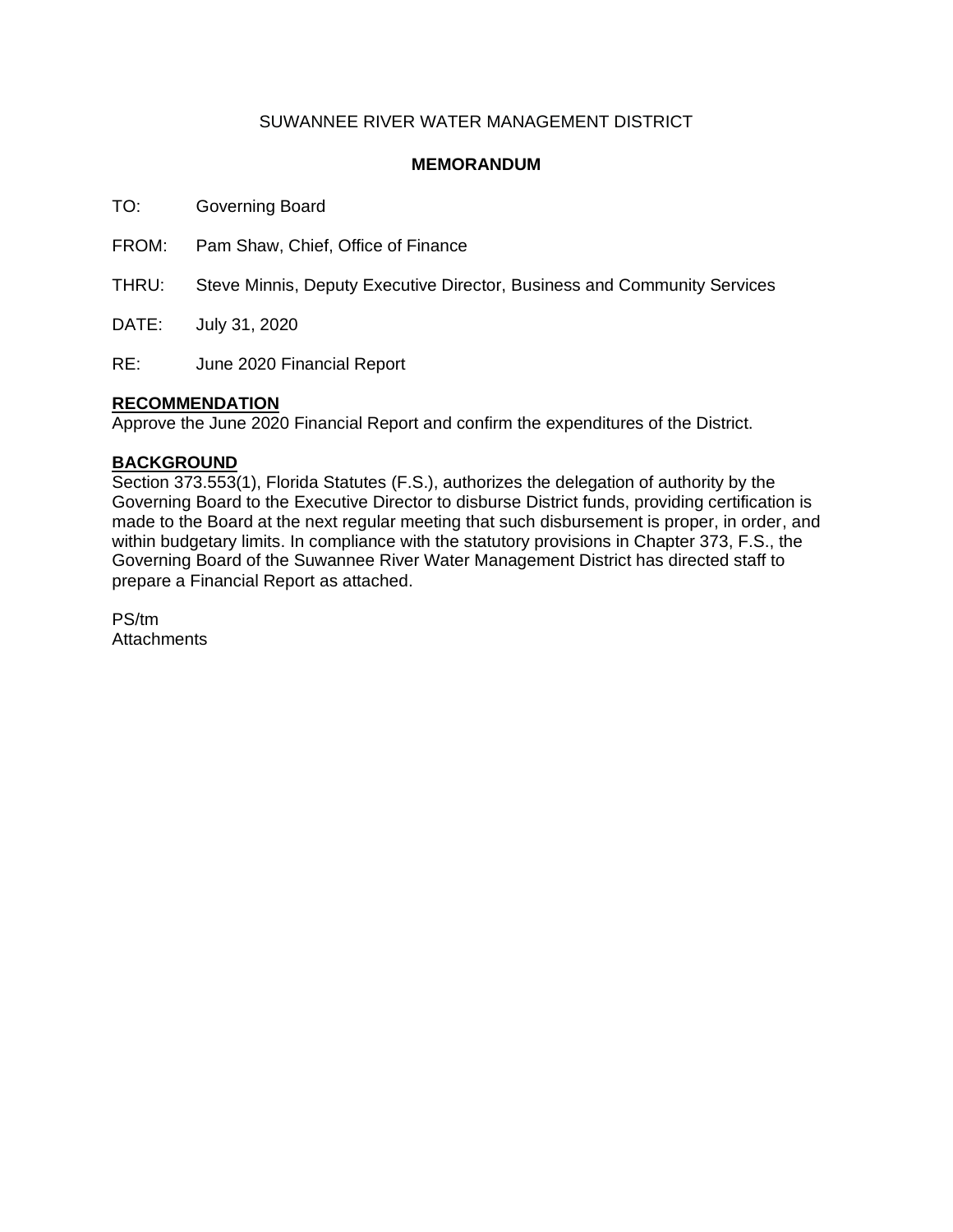| Suwannee River Water Management District |
|------------------------------------------|
| <b>Cash Report</b>                       |
| <b>June 2020</b>                         |

| <b>Financial Institution/Account</b>       | <b>Monthly</b><br><b>Interest</b> | <b>Interest</b><br>Rate % | <b>Closing</b><br><b>Balance</b> |
|--------------------------------------------|-----------------------------------|---------------------------|----------------------------------|
| <b>First Federal Permit Fee</b>            | \$0.00                            |                           | \$500.00                         |
| <b>First Federal Accounts Payable</b>      | \$0.00                            |                           | \$35,000.00                      |
| <b>First Federal EFT Disbursements</b>     | \$0.00                            |                           | \$168,164.00                     |
| <b>First Federal Depository</b>            | \$62.16                           | 0.01%                     | \$829,618.54                     |
| Special Purpose Investment Account (SPIA)* | \$80,524.93                       | 2.09%                     | \$47,144,838.32                  |
| TOTAL                                      | \$80,587.09                       |                           | \$48,178,120.86                  |

\*SPIA is part of the Florida Treasury Investment Pool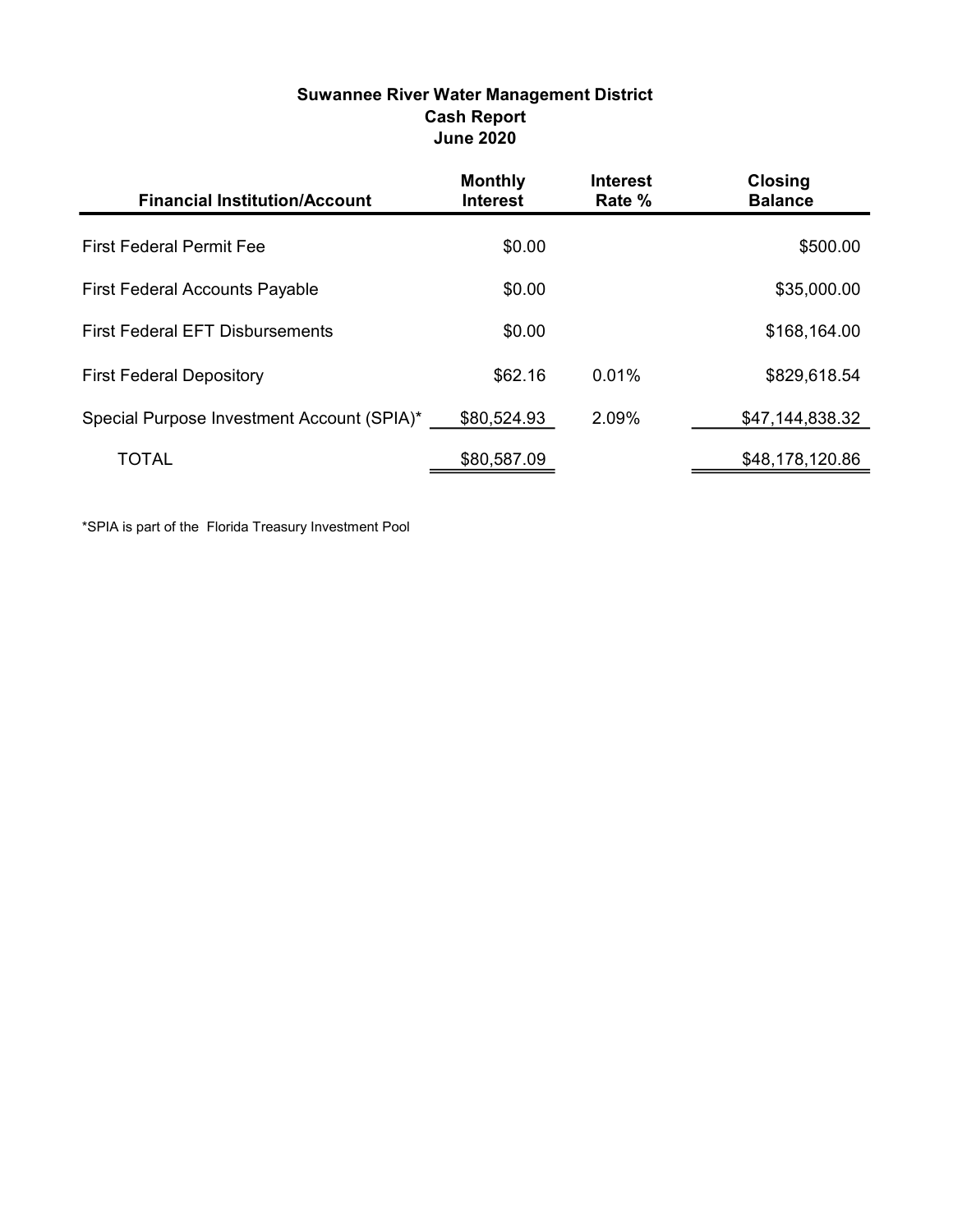#### **Suwannee River Water Management District Statement of Sources and Uses of Funds For the Month ending June 30, 2020 (Unaudited)**

|                                  | <b>Current</b><br><b>Budget</b> |      | <b>Actuals</b><br><b>Through</b><br>6/30/2020 |      | Variance<br>(Under)/Over<br><b>Budget</b> | <b>Actuals As A</b><br>% of Budget |
|----------------------------------|---------------------------------|------|-----------------------------------------------|------|-------------------------------------------|------------------------------------|
| <b>Sources</b>                   |                                 |      |                                               |      |                                           |                                    |
| \$<br>Ad Valorem Property Taxes  | 5,848,822 \$                    |      | 5.994.031                                     | \$   | 145.209                                   | 102.5%                             |
| Intergovernmental Revenues<br>\$ | 49,603,103                      | S    | 11,286,689                                    | \$   | (38, 316, 414)                            | 22.8%                              |
| \$<br>Interest on Invested Funds | 130,000                         | - \$ | 1,013,707                                     | - \$ | 883.707                                   | 779.8%                             |
| \$<br>License and Permit Fees    | 163,000                         | - \$ | 154,323                                       | \$   | (8,677)                                   | 94.7%                              |
| \$<br>Other                      | 1,000,000                       | S    | 1,500,342                                     | S    | 500,342                                   | 150.0%                             |
| Fund Balance<br>\$               | 9.116.055                       | S    | 1.238.107                                     | \$   | (7, 877, 948)                             | 13.6%                              |
| <b>Total Sources</b><br>\$       | 65,860,980                      |      | 21,187,198                                    | S    | (44, 673, 782)                            | 32.2%                              |

|                                              | Current         |      |                     |     |                           |     | Available     |           |                         |
|----------------------------------------------|-----------------|------|---------------------|-----|---------------------------|-----|---------------|-----------|-------------------------|
|                                              | <b>Budget</b>   |      | <b>Expenditures</b> |     | Encumbrances <sup>2</sup> |     | <b>Budget</b> | %Expended | %Obligated <sup>3</sup> |
| <b>Uses</b>                                  |                 |      |                     |     |                           |     |               |           |                         |
| Water Resources Planning and Monitoring      | $9,907,414$ \$  |      | 3,227,313           |     | 3.556.910                 |     | 3.123.191     | 33%       | 68%                     |
| Acquisition, Restoration and Public Works    | 47,402,057      | \$.  | 7,236,416           |     | 15,709,770                | -SS | 24,455,871    | 15%       | 48%                     |
| Operation and Maintenance of Lands and Works | $5,132,262$ \$  |      | 2.962.499           |     | 1.036.391                 |     | 1,133,372     | 58%       | 78%                     |
| Regulation                                   | \$<br>1.500.457 | - \$ | 1,027,625           | -SG | 20,895                    |     | 451.937       | 68%       | 70%                     |
| Outreach                                     | 231.018 \$      |      | 164.486             | -S  | . .                       | S   | 66.532        | 71%       | 71%                     |
| Management and Administration                | 1,687,772 \$    |      | 1,134,121           |     | 68,307                    |     | 485.345       | 67%       | 71%                     |
| <b>Total Uses</b>                            | 65.860.980      |      | 15,752,459          |     | 20,392,272                |     | 29.716.249    | 24%       | 55%                     |

 $1$  Actual Fund Balance used is recorded at the end of the fiscal year. This amount represents Fund Balance used for the

Agricultural and RIVER Cost-Share Programs.

 $2$  Encumbrances represent unexpended balances of open purchase orders and contracts.

 $^3$  Represents the sum of expenditures and encumbrances as a percentage of the available budget.

This financial statement is prepared as of June 30, 2020 and covers the interim period since the most recent audited financial statements.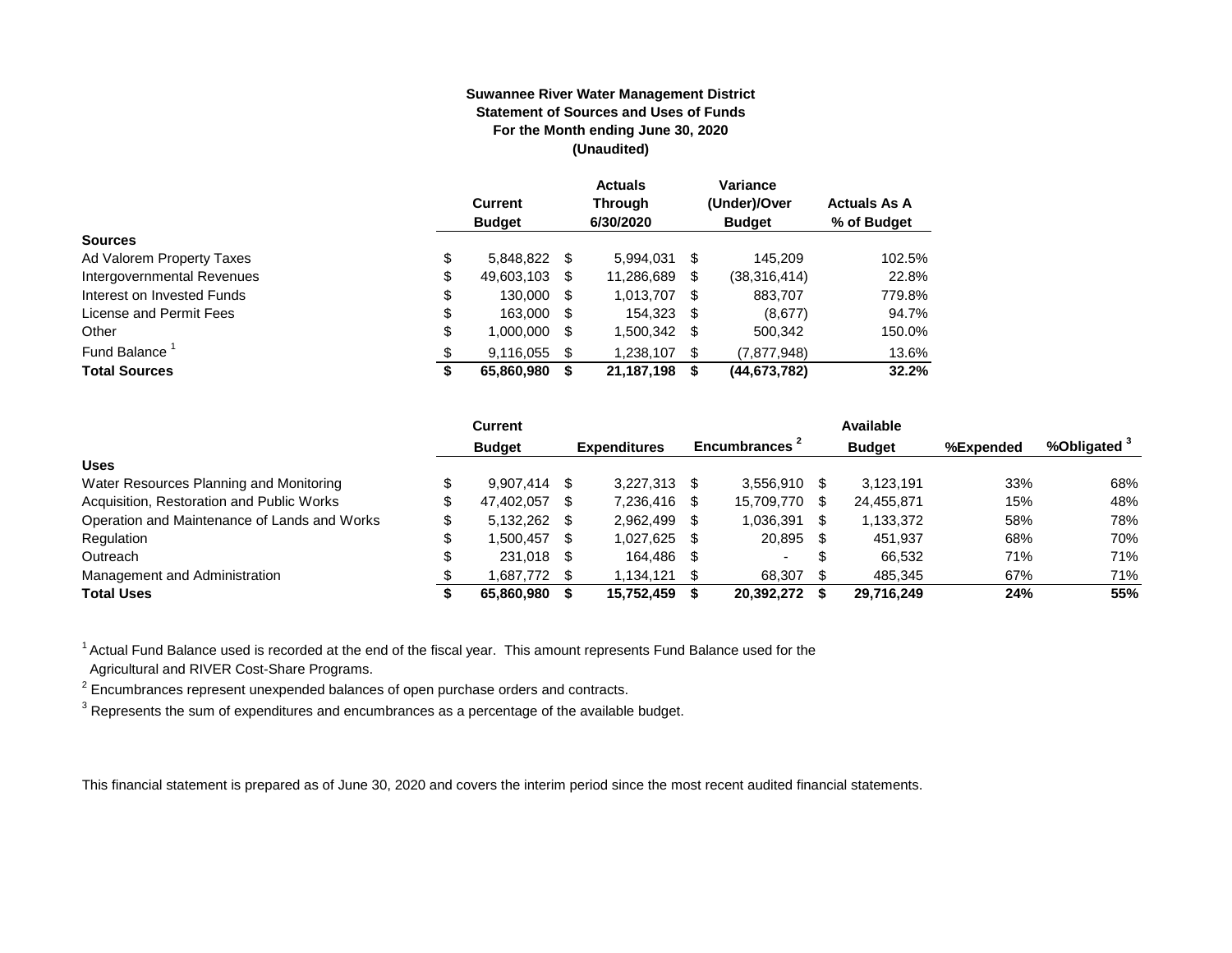**FOR 6/30/2020**

|                                                              | Y-T-D<br><b>ACTUAL</b> | <b>ENCUMBRANCE</b> | <b>ANNUAL</b><br><b>BUDGET</b> |
|--------------------------------------------------------------|------------------------|--------------------|--------------------------------|
| <b>FUND Report Recap -</b>                                   |                        |                    |                                |
| <b>REVENUES</b>                                              |                        |                    |                                |
| <b>DISTRICT REVENUES</b>                                     | 8,662,403              | 0                  | 7,141,822                      |
| <b>LOCAL REVENUES</b>                                        | 86.480                 | 0                  | 91,600                         |
| <b>STATE REVENUES</b>                                        | 10,792,999             | 0                  | 45,319,003                     |
| <b>FEDERAL REVENUES</b>                                      | 407,209                | 0                  | 4,192,500                      |
| FUND BALANCE UTILIZATION<br><b>TOTAL REVENUES</b>            | 1,238,107              | 0                  | 9,116,055                      |
|                                                              | 21, 187, 198           | $\mathbf{0}$       | 65,860,980                     |
| <b>EXPENDITURES</b>                                          |                        |                    |                                |
| SALARIES AND BENEFITS                                        | 4,387,087              | 0                  | 6,499,032                      |
| CONTRACTUAL SERVICES                                         | 4,061,318              | 9,357,437          | 25,412,300                     |
| OPERATING EXPENDITURES                                       | 854,497                | 44,582             | 1,511,700                      |
| OPERATING CAPITAL OUTLAY                                     | 150,348                | 242,658            | 598,044                        |
| FIXED CAPITAL OUTLAY<br><b>INTERAGENCY EXPENDITURES</b>      | 52,407                 | 162,716            | 4,047,000                      |
| <b>TOTAL EXPENDITURES</b>                                    | 6,246,802              | 10,584,879         | 27,792,904                     |
|                                                              | 15,752,459             | 20,392,272         | 65,860,980                     |
| <b>EXCESS REVENUES OVER (UNDER) EXPENDITURES</b>             | 5,434,739              | (20, 392, 272)     | 0                              |
| <b>FUND 01 - GENERAL FUND</b><br><b>REVENUES</b>             |                        |                    |                                |
| <b>DISTRICT REVENUES</b>                                     | 6,827,877              | 0                  | 5,038,023                      |
| <b>LOCAL REVENUES</b>                                        | 0                      | 0                  | 0                              |
| <b>STATE REVENUES</b>                                        | 2,754,813              | 0                  | 2,740,000                      |
| <b>FEDERAL REVENUES</b>                                      | 92,515                 | 0                  | 0                              |
| FUND BALANCE UTILIZATION                                     | 0                      | 0                  | 769,184                        |
| <b>TOTAL REVENUES</b>                                        | 9,675,205              | 0                  | 8,547,207                      |
| <b>EXPENDITURES</b>                                          |                        |                    |                                |
| SALARIES AND BENEFITS                                        | 3,468,747              | 0                  | 5,160,643                      |
| CONTRACTUAL SERVICES                                         | 506,764                | 375,503            | 1,350,786                      |
| OPERATING EXPENDITURES                                       | 541,356                | 13,318             | 955,822                        |
| OPERATING CAPITAL OUTLAY                                     | 27,197                 | 5,913              | 165,456                        |
| FIXED CAPITAL OUTLAY                                         | 0                      | 0                  | 0                              |
| <b>INTERAGENCY EXPENDITURES</b><br><b>TOTAL EXPENDITURES</b> | 433,217                | 379,785            | 914,500                        |
|                                                              | 4,977,281              | 774,519            | 8,547,207                      |
| <b>EXCESS REVENUES OVER (UNDER) EXPENDITURES</b>             | 4,697,924              | (774, 519)         | $\pmb{0}$                      |
| <b>FUND 03 - ALTERNATIVE WATER SUPPLY</b><br><b>REVENUES</b> |                        |                    |                                |
| <b>DISTRICT REVENUES</b>                                     | 18,271                 | 0                  | 0                              |
| <b>LOCAL REVENUES</b>                                        | 0                      | 0                  | $\Omega$                       |
| <b>STATE REVENUES</b>                                        | 0                      | 0                  | 5,100,000                      |
| <b>FEDERAL REVENUES</b>                                      | 0                      | 0                  | 0                              |
| FUND BALANCE UTILIZATION                                     | 0                      | 0                  | $\Omega$                       |
| <b>TOTAL REVENUES</b>                                        | 18,271                 | 0                  | 5,100,000                      |
| <b>EXPENDITURES</b>                                          |                        |                    |                                |
| SALARIES AND BENEFITS                                        | 0                      | 0                  | 0                              |
| CONTRACTUAL SERVICES                                         | 22,855                 | 86,045             | 1,100,000                      |
| OPERATING EXPENDITURES<br>OPERATING CAPITAL OUTLAY           | 0                      | 0                  | 0                              |
| FIXED CAPITAL OUTLAY                                         | 0<br>0                 | 0<br>0             | 0<br>N                         |
| <b>INTERAGENCY EXPENDITURES</b>                              | 1,725                  | 3,357,399          | 4,000,000                      |
| <b>TOTAL EXPENDITURES</b>                                    | 24,580                 | 3,443,444          | 5,100,000                      |
| <b>EXCESS REVENUES OVER (UNDER) EXPENDITURES</b>             | (6, 309)               | (3, 443, 444)      | $\mathbf 0$                    |
|                                                              |                        |                    |                                |

*\*To be reimbursed by FDEP Grants*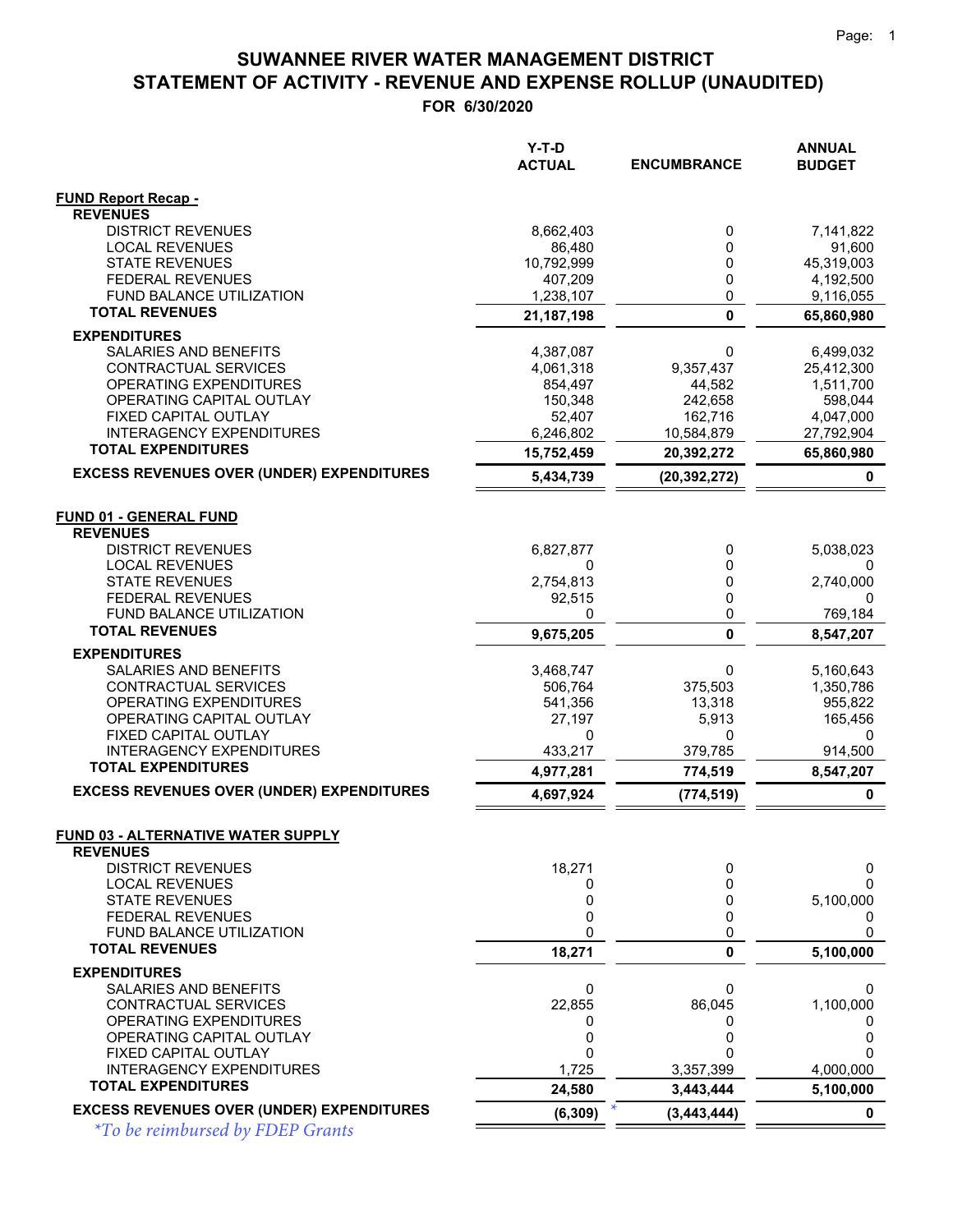|                                                            | $Y-T-D$<br><b>ACTUAL</b> | <b>ENCUMBRANCE</b> | <b>ANNUAL</b><br><b>BUDGET</b> |
|------------------------------------------------------------|--------------------------|--------------------|--------------------------------|
| <b>FUND 05 - MIDDLE SUWANNEE</b><br><b>REVENUES</b>        |                          |                    |                                |
| <b>DISTRICT REVENUES</b>                                   | 0                        | 0                  | 0                              |
| <b>LOCAL REVENUES</b>                                      | $\Omega$                 | 0                  | 0                              |
| <b>STATE REVENUES</b>                                      | 14,838                   | 0<br>0             | 0                              |
| <b>FEDERAL REVENUES</b><br><b>FUND BALANCE UTILIZATION</b> | 0<br>$\mathbf 0$         | 0                  | 0<br>0                         |
| <b>TOTAL REVENUES</b>                                      | 14,838                   | 0                  | 0                              |
| <b>EXPENDITURES</b>                                        |                          |                    |                                |
| SALARIES AND BENEFITS                                      | 0                        | 0                  | 0                              |
| CONTRACTUAL SERVICES                                       | 14,838                   | 15,120             | 0                              |
| OPERATING EXPENDITURES<br>OPERATING CAPITAL OUTLAY         | 0<br>0                   | 0<br>0             | 0<br>0                         |
| FIXED CAPITAL OUTLAY                                       | 0                        | 0                  | 0                              |
| <b>INTERAGENCY EXPENDITURES</b>                            | 0                        |                    | 0                              |
| <b>TOTAL EXPENDITURES</b>                                  | 14,838                   | 15,120             | $\pmb{0}$                      |
| <b>EXCESS REVENUES OVER (UNDER) EXPENDITURES</b>           | 0                        | (15, 120)          | $\pmb{0}$                      |
| <b>FUND 06 - SPRINGS GRANTS</b>                            |                          |                    |                                |
| <b>REVENUES</b>                                            |                          |                    |                                |
| <b>DISTRICT REVENUES</b><br><b>LOCAL REVENUES</b>          | 104,000<br>0             | 0<br>0             | 60,000<br>0                    |
| <b>STATE REVENUES</b>                                      | 4,915,253                | 0                  | 32,168,000                     |
| <b>FEDERAL REVENUES</b>                                    | 0                        | 0                  | 0                              |
| FUND BALANCE UTILIZATION<br><b>TOTAL REVENUES</b>          | 0                        | 0                  | 0                              |
|                                                            | 5,019,253                | 0                  | 32,228,000                     |
| <b>EXPENDITURES</b><br>SALARIES AND BENEFITS               | 0                        | 0                  | 0                              |
| CONTRACTUAL SERVICES                                       | 782,827                  | 3,753,856          | 11,930,000                     |
| OPERATING EXPENDITURES                                     | 0                        | 0                  | 0                              |
| OPERATING CAPITAL OUTLAY                                   | 0                        | 0                  | 0                              |
| FIXED CAPITAL OUTLAY<br><b>INTERAGENCY EXPENDITURES</b>    | 0<br>4,658,936           | 5,134,838          | 2,200,000<br>18,098,000        |
| <b>TOTAL EXPENDITURES</b>                                  | 5,441,763                | 8,888,694          | 32,228,000                     |
| <b>EXCESS REVENUES OVER (UNDER) EXPENDITURES</b>           | (422, 510)               | (8,888,694)        | 0                              |
| <i>*To be reimbursed by FDEP Grants</i>                    |                          |                    |                                |
| FUND 07 - LOCAL REVENUE                                    |                          |                    |                                |
| <b>REVENUES</b><br><b>DISTRICT REVENUES</b>                | 0                        | 0                  | 0                              |
| <b>LOCAL REVENUES</b>                                      | 86,480                   | 0                  | 91,600                         |
| <b>STATE REVENUES</b>                                      | 0                        | 0                  | 0                              |
| <b>FEDERAL REVENUES</b>                                    | 0                        | 0                  | 0                              |
| <b>FUND BALANCE UTILIZATION</b><br><b>TOTAL REVENUES</b>   | 0                        | 0                  | $\Omega$                       |
|                                                            | 86,480                   | 0                  | 91,600                         |
| <b>EXPENDITURES</b><br>SALARIES AND BENEFITS               | 0                        | 0                  | 0                              |
| CONTRACTUAL SERVICES                                       | 0                        | 0                  | 0                              |
| OPERATING EXPENDITURES                                     | 0                        | 0                  | 0                              |
| OPERATING CAPITAL OUTLAY                                   | 0                        | 0                  | 0                              |
| FIXED CAPITAL OUTLAY<br><b>INTERAGENCY EXPENDITURES</b>    | 0<br>86,480              | 0<br>520           | $\Omega$<br>91,600             |
| <b>TOTAL EXPENDITURES</b>                                  | 86,480                   | 520                | 91,600                         |
| <b>EXCESS REVENUES OVER (UNDER) EXPENDITURES</b>           | 0                        | (520)              | 0                              |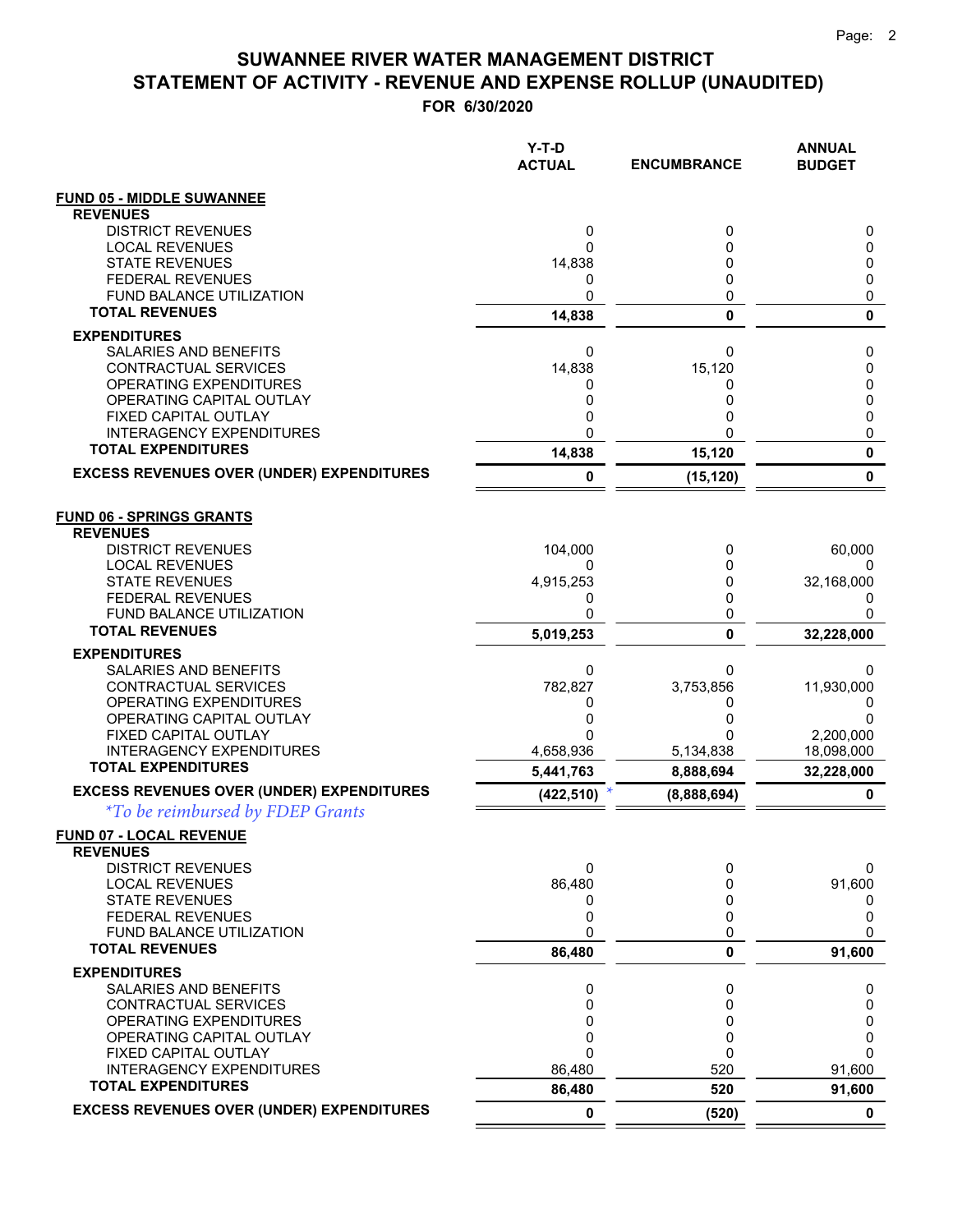|                                                                     | $Y-T-D$<br><b>ACTUAL</b> | <b>ENCUMBRANCE</b>  | <b>ANNUAL</b><br><b>BUDGET</b> |
|---------------------------------------------------------------------|--------------------------|---------------------|--------------------------------|
| <b>FUND 08 - WMLTF - SPRINGS</b>                                    |                          |                     |                                |
| <b>REVENUES</b>                                                     |                          |                     |                                |
| <b>DISTRICT REVENUES</b>                                            | 3,801                    | 0                   | 0                              |
| <b>LOCAL REVENUES</b><br><b>STATE REVENUES</b>                      | 0<br>0                   | 0<br>0              | 0<br>150,000                   |
| <b>FEDERAL REVENUES</b>                                             | 0                        | 0                   | 0                              |
| <b>FUND BALANCE UTILIZATION</b>                                     | 0                        | 0                   | 0                              |
| <b>TOTAL REVENUES</b>                                               | 3,801                    | 0                   | 150,000                        |
| <b>EXPENDITURES</b>                                                 |                          |                     |                                |
| SALARIES AND BENEFITS                                               | 0                        | 0                   | 0                              |
| <b>CONTRACTUAL SERVICES</b>                                         | 0                        | 0                   | 0                              |
| OPERATING EXPENDITURES<br>OPERATING CAPITAL OUTLAY                  | 0<br>0                   | 0<br>0              | 0<br>0                         |
| FIXED CAPITAL OUTLAY                                                | 0                        | 0                   | $\Omega$                       |
| <b>INTERAGENCY EXPENDITURES</b>                                     | 0                        | 150,000             | 150,000                        |
| <b>TOTAL EXPENDITURES</b>                                           | 0                        | 150,000             | 150,000                        |
| <b>EXCESS REVENUES OVER (UNDER) EXPENDITURES</b>                    | 3,801                    | (150,000)           | $\pmb{0}$                      |
| FUND 09 - PROJECT EFFECTIVENESS METRICS<br><b>REVENUES</b>          |                          |                     |                                |
| <b>DISTRICT REVENUES</b>                                            | 0                        | 0                   | 0                              |
| <b>LOCAL REVENUES</b>                                               | 0                        | 0                   | 0                              |
| <b>STATE REVENUES</b>                                               | 0                        | 0                   | 0                              |
| <b>FEDERAL REVENUES</b>                                             | 0                        | 0                   | 0                              |
| <b>FUND BALANCE UTILIZATION</b><br><b>TOTAL REVENUES</b>            | 0                        | 0                   | 50,000                         |
|                                                                     | 0                        | 0                   | 50,000                         |
| <b>EXPENDITURES</b><br>SALARIES AND BENEFITS                        |                          | 0                   | 0                              |
| <b>CONTRACTUAL SERVICES</b>                                         | 0<br>0                   | 16,900              | 50,000                         |
| OPERATING EXPENDITURES                                              | 0                        | 0                   | 0                              |
| OPERATING CAPITAL OUTLAY                                            | 0                        | 0                   | 0                              |
| FIXED CAPITAL OUTLAY                                                | 0                        | 0                   | 0                              |
| <b>INTERAGENCY EXPENDITURES</b><br><b>TOTAL EXPENDITURES</b>        | 0                        | 0                   | $\Omega$                       |
| <b>EXCESS REVENUES OVER (UNDER) EXPENDITURES</b>                    | 0<br>0                   | 16,900<br>(16, 900) | 50,000<br>$\mathbf 0$          |
|                                                                     |                          |                     |                                |
| <b>FUND 10 - LAND CONSERVATION - FLORIDA FOREVER &amp;</b><br>P2000 |                          |                     |                                |
| <b>REVENUES</b>                                                     |                          |                     |                                |
| <b>DISTRICT REVENUES</b>                                            | 894                      | 0                   | 0                              |
| <b>LOCAL REVENUES</b>                                               | 0                        | 0                   | 0                              |
| <b>STATE REVENUES</b><br><b>FEDERAL REVENUES</b>                    | 0<br>0                   | 0<br>0              | 0<br>$\Omega$                  |
| FUND BALANCE UTILIZATION                                            | 3,556                    | 0                   | 25,000                         |
| <b>TOTAL REVENUES</b>                                               | 4,450                    | 0                   | 25,000                         |
| <b>EXPENDITURES</b>                                                 |                          |                     |                                |
| SALARIES AND BENEFITS                                               | 0                        | 0                   | 0                              |
| CONTRACTUAL SERVICES                                                | 4,450                    | 27,125              | 25,000                         |
| OPERATING EXPENDITURES                                              | 0                        | 0                   | 0                              |
| OPERATING CAPITAL OUTLAY                                            | 0                        | 0                   | 0                              |
| FIXED CAPITAL OUTLAY<br><b>INTERAGENCY EXPENDITURES</b>             | 0<br>$\mathbf 0$         | 0<br>0              | 0<br>$\mathbf{0}$              |
| <b>TOTAL EXPENDITURES</b>                                           | 4,450                    | 27,125              | 25,000                         |
| <b>EXCESS REVENUES OVER (UNDER) EXPENDITURES</b>                    | 0                        | (27, 125)           | $\mathbf 0$                    |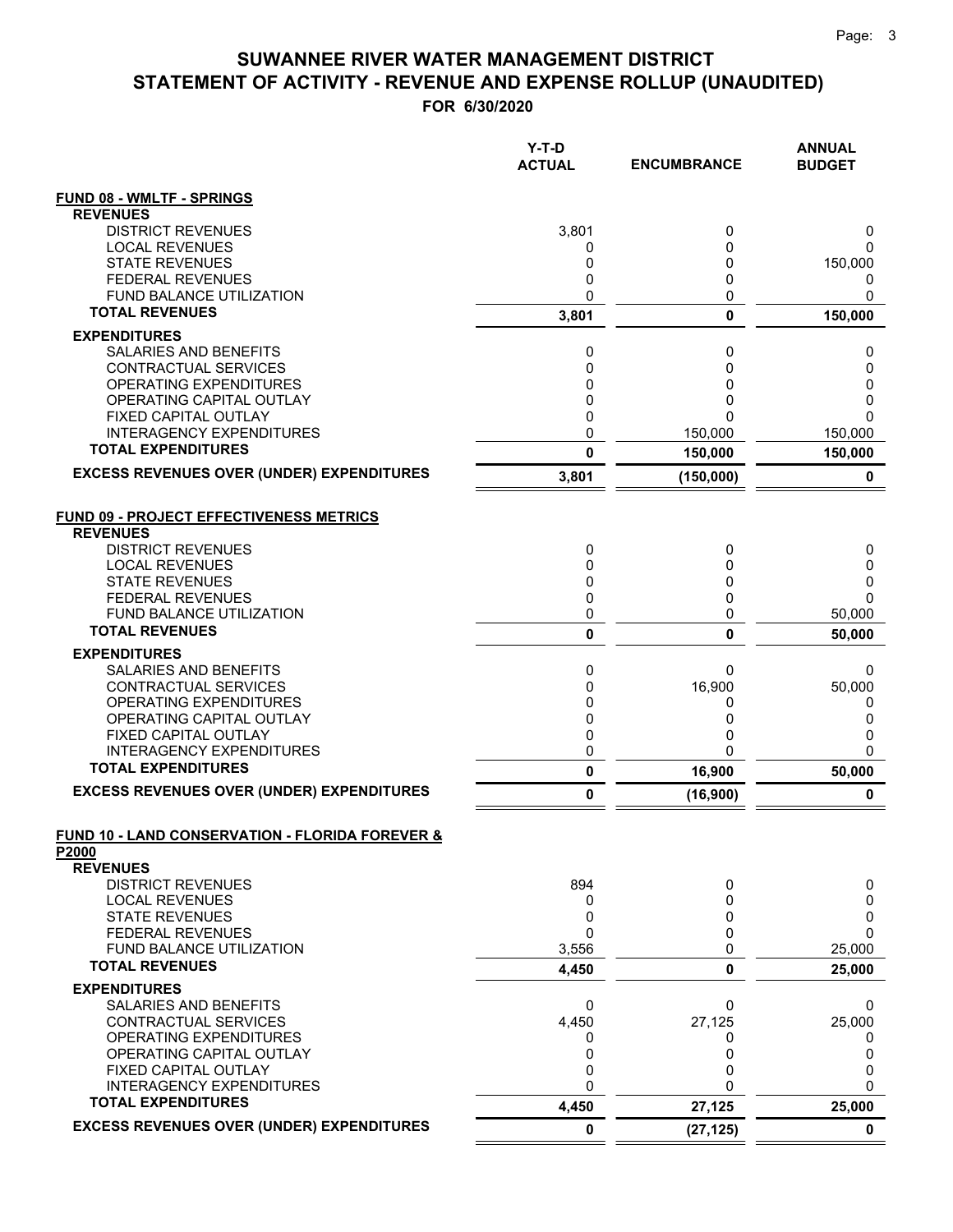|                                                              | Y-T-D<br><b>ACTUAL</b> | <b>ENCUMBRANCE</b> | <b>ANNUAL</b><br><b>BUDGET</b> |
|--------------------------------------------------------------|------------------------|--------------------|--------------------------------|
| <b>FUND 12 - DOT ETDM</b>                                    |                        |                    |                                |
| <b>REVENUES</b>                                              |                        |                    |                                |
| <b>DISTRICT REVENUES</b>                                     | 934                    | 0                  | 0                              |
| <b>LOCAL REVENUES</b><br><b>STATE REVENUES</b>               | 0                      | 0                  | 0                              |
| <b>FEDERAL REVENUES</b>                                      | 0<br>0                 | 0<br>0             | 0<br>$\mathbf{0}$              |
| FUND BALANCE UTILIZATION                                     | 0                      | 0                  | 5,458                          |
| <b>TOTAL REVENUES</b>                                        | 934                    | $\mathbf 0$        | 5,458                          |
| <b>EXPENDITURES</b>                                          |                        |                    |                                |
| <b>SALARIES AND BENEFITS</b>                                 | 0                      | 0                  | 5,458                          |
| CONTRACTUAL SERVICES                                         | 0                      | 0                  | 0                              |
| <b>OPERATING EXPENDITURES</b>                                | 0                      | 0                  | 0                              |
| OPERATING CAPITAL OUTLAY                                     | 0                      | 0                  | 0                              |
| FIXED CAPITAL OUTLAY<br><b>INTERAGENCY EXPENDITURES</b>      | 0<br>0                 | 0<br>0             | 0<br>$\Omega$                  |
| <b>TOTAL EXPENDITURES</b>                                    | 0                      | 0                  | 5,458                          |
| <b>EXCESS REVENUES OVER (UNDER) EXPENDITURES</b>             |                        |                    |                                |
|                                                              | 934                    | 0                  | 0                              |
| <b>FUND 13 - LAND MANAGEMENT &amp; OPERATIONS</b>            |                        |                    |                                |
| <b>REVENUES</b>                                              |                        |                    |                                |
| <b>DISTRICT REVENUES</b>                                     | 1,499,699              | 0                  | 2,043,799                      |
| <b>LOCAL REVENUES</b>                                        | 0                      | 0                  | 0                              |
| <b>STATE REVENUES</b>                                        | 2,228,957              | 0                  | 2,311,119                      |
| <b>FEDERAL REVENUES</b><br><b>FUND BALANCE UTILIZATION</b>   | 0<br>0                 | $\Omega$<br>0      | 40,000                         |
| <b>TOTAL REVENUES</b>                                        | 3,728,656              | 0                  | 1,044,344<br>5,439,262         |
| <b>EXPENDITURES</b>                                          |                        |                    |                                |
| <b>SALARIES AND BENEFITS</b>                                 | 520,716                | 0                  | 667,047                        |
| CONTRACTUAL SERVICES                                         | 1,400,048              | 788,911            | 2,530,014                      |
| OPERATING EXPENDITURES                                       | 307,132                | 25,824             | 513,878                        |
| OPERATING CAPITAL OUTLAY                                     | 123,152                | 29,260             | 192,588                        |
| FIXED CAPITAL OUTLAY                                         | 52,407                 | 162,716            | 877,000                        |
| <b>INTERAGENCY EXPENDITURES</b><br><b>TOTAL EXPENDITURES</b> | 326,481                | 29.680             | 658,735                        |
| <b>EXCESS REVENUES OVER (UNDER) EXPENDITURES</b>             | 2,729,936              | 1,036,391          | 5,439,262                      |
|                                                              | 998,720                | (1,036,391)        | 0                              |
| <b>FUND 19 - FDOT MITIGATION</b>                             |                        |                    |                                |
| <b>REVENUES</b>                                              |                        |                    |                                |
| <b>DISTRICT REVENUES</b>                                     | 10,286                 | 0                  | 0                              |
| <b>LOCAL REVENUES</b>                                        | 0                      | 0                  | 0                              |
| <b>STATE REVENUES</b><br><b>FEDERAL REVENUES</b>             | 0<br>0                 | 0<br>0             | 100,000<br>0                   |
| FUND BALANCE UTILIZATION                                     | 0                      | 0                  | 111,000                        |
| <b>TOTAL REVENUES</b>                                        | 10,286                 | 0                  | 211,000                        |
| <b>EXPENDITURES</b>                                          |                        |                    |                                |
| SALARIES AND BENEFITS                                        | 0                      | 0                  | 0                              |
| <b>CONTRACTUAL SERVICES</b>                                  | 250                    | 0                  | 211,000                        |
| OPERATING EXPENDITURES                                       | 1,103                  | 5,440              | 0                              |
| OPERATING CAPITAL OUTLAY                                     | 0                      | 0                  | 0                              |
| FIXED CAPITAL OUTLAY<br><b>INTERAGENCY EXPENDITURES</b>      | 0<br>0                 | 0<br>$\Omega$      | 0<br>0                         |
| <b>TOTAL EXPENDITURES</b>                                    | 1,353                  | 5,440              | 211,000                        |
| <b>EXCESS REVENUES OVER (UNDER) EXPENDITURES</b>             | 8,933                  | (5, 440)           | $\mathbf 0$                    |
|                                                              |                        |                    |                                |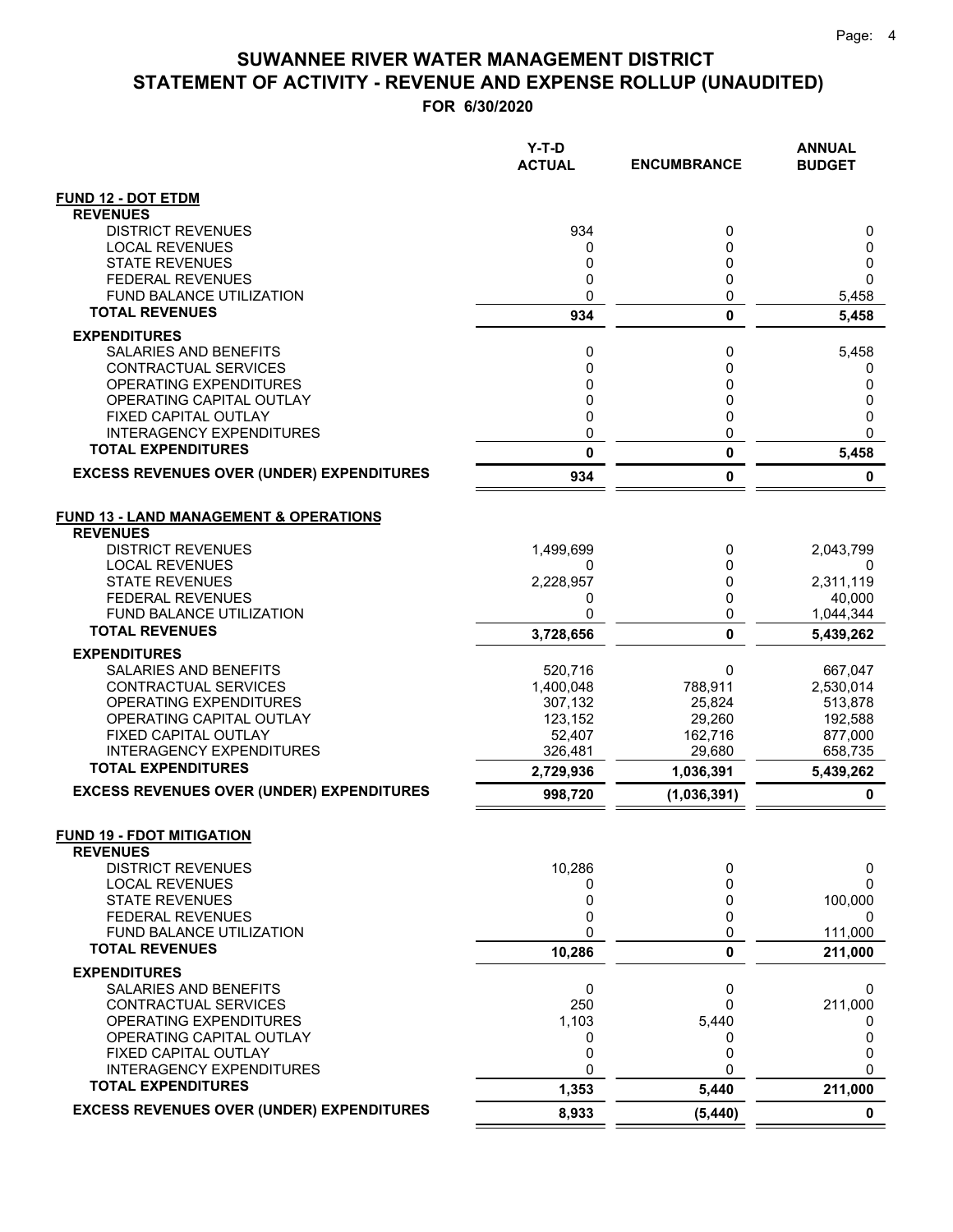|                                                                      | $Y-T-D$<br><b>ACTUAL</b> | <b>ENCUMBRANCE</b> | <b>ANNUAL</b><br><b>BUDGET</b> |
|----------------------------------------------------------------------|--------------------------|--------------------|--------------------------------|
| FUND 20 - MINIMUM FLOWS AND MINIMUM WATER LEVELS                     |                          |                    |                                |
| (MFL)                                                                |                          |                    |                                |
| <b>REVENUES</b>                                                      |                          |                    |                                |
| <b>DISTRICT REVENUES</b><br><b>LOCAL REVENUES</b>                    | 0<br>0                   | 0<br>0             | 0<br>0                         |
| <b>STATE REVENUES</b>                                                | 879,138                  | 0                  | 1,949,884                      |
| <b>FEDERAL REVENUES</b>                                              | 0                        | 0                  | 0                              |
| <b>FUND BALANCE UTILIZATION</b>                                      | 0                        | 0                  | 0                              |
| <b>TOTAL REVENUES</b>                                                | 879,138                  | 0                  | 1,949,884                      |
| <b>EXPENDITURES</b>                                                  |                          |                    |                                |
| SALARIES AND BENEFITS                                                | 397,504                  | 0                  | 665,884                        |
| CONTRACTUAL SERVICES                                                 | 360,217                  | 808,884            | 1,029,000                      |
| OPERATING EXPENDITURES<br>OPERATING CAPITAL OUTLAY                   | 4,406                    | 0<br>0             | 30,000                         |
| FIXED CAPITAL OUTLAY                                                 | 0<br>0                   | 0                  | 0<br>0                         |
| <b>INTERAGENCY EXPENDITURES</b>                                      | 117,010                  | 91,520             | 225,000                        |
| <b>TOTAL EXPENDITURES</b>                                            | 879,137                  | 900,404            | 1,949,884                      |
| <b>EXCESS REVENUES OVER (UNDER) EXPENDITURES</b>                     | 1                        | (900, 404)         | 0                              |
|                                                                      |                          |                    |                                |
| <b>FUND 29 - SUWANNEE RIVER PARTNERSHIP (SRP)</b><br><b>REVENUES</b> |                          |                    |                                |
| <b>DISTRICT REVENUES</b>                                             | 20,850                   | 0                  | 0                              |
| <b>LOCAL REVENUES</b>                                                | 0                        | 0                  | 0                              |
| <b>STATE REVENUES</b>                                                | 0                        | 0                  | 0                              |
| <b>FEDERAL REVENUES</b>                                              | 0                        | 0                  | $\Omega$                       |
| FUND BALANCE UTILIZATION<br><b>TOTAL REVENUES</b>                    | 89,900                   | 0                  | 153,000                        |
|                                                                      | 110,750                  | 0                  | 153,000                        |
| <b>EXPENDITURES</b>                                                  |                          |                    |                                |
| SALARIES AND BENEFITS<br>CONTRACTUAL SERVICES                        | 0<br>0                   | 0<br>0             | 0<br>0                         |
| OPERATING EXPENDITURES                                               | 500                      | 0                  | 6,000                          |
| OPERATING CAPITAL OUTLAY                                             | 0                        | 0                  | 0                              |
| FIXED CAPITAL OUTLAY                                                 | 0                        | 0                  | $\Omega$                       |
| <b>INTERAGENCY EXPENDITURES</b><br><b>TOTAL EXPENDITURES</b>         | 110,250                  | 36,750             | 147,000                        |
| <b>EXCESS REVENUES OVER (UNDER) EXPENDITURES</b>                     | 110,750                  | 36,750             | 153,000                        |
|                                                                      | 0                        | (36, 750)          | 0                              |
| <b>FUND 33 - PCS MITIGATION - LAND ACQUISITION</b>                   |                          |                    |                                |
| <b>REVENUES</b><br><b>DISTRICT REVENUES</b>                          | 175,792                  | 0                  | 0                              |
| <b>LOCAL REVENUES</b>                                                | 0                        | 0                  | 0                              |
| <b>STATE REVENUES</b>                                                | 0                        | 0                  | 0                              |
| <b>FEDERAL REVENUES</b>                                              | 0                        | 0                  | $\Omega$                       |
| FUND BALANCE UTILIZATION                                             | 0                        | 0                  | 1,000,000                      |
| <b>TOTAL REVENUES</b>                                                | 175,792                  | 0                  | 1,000,000                      |
| <b>EXPENDITURES</b>                                                  |                          |                    |                                |
| SALARIES AND BENEFITS                                                | 0                        | 0                  | 0                              |
| <b>CONTRACTUAL SERVICES</b><br>OPERATING EXPENDITURES                | 0<br>0                   | 21,750<br>0        | 30,000<br>0                    |
| OPERATING CAPITAL OUTLAY                                             | 0                        | 0                  | $\Omega$                       |
| FIXED CAPITAL OUTLAY                                                 | 0                        | 0                  | 970,000                        |
| <b>INTERAGENCY EXPENDITURES</b>                                      | 0                        | 0                  | 0                              |
| <b>TOTAL EXPENDITURES</b>                                            | 0                        | 21,750             | 1,000,000                      |
| <b>EXCESS REVENUES OVER (UNDER) EXPENDITURES</b>                     | 175,792                  | (21, 750)          | 0                              |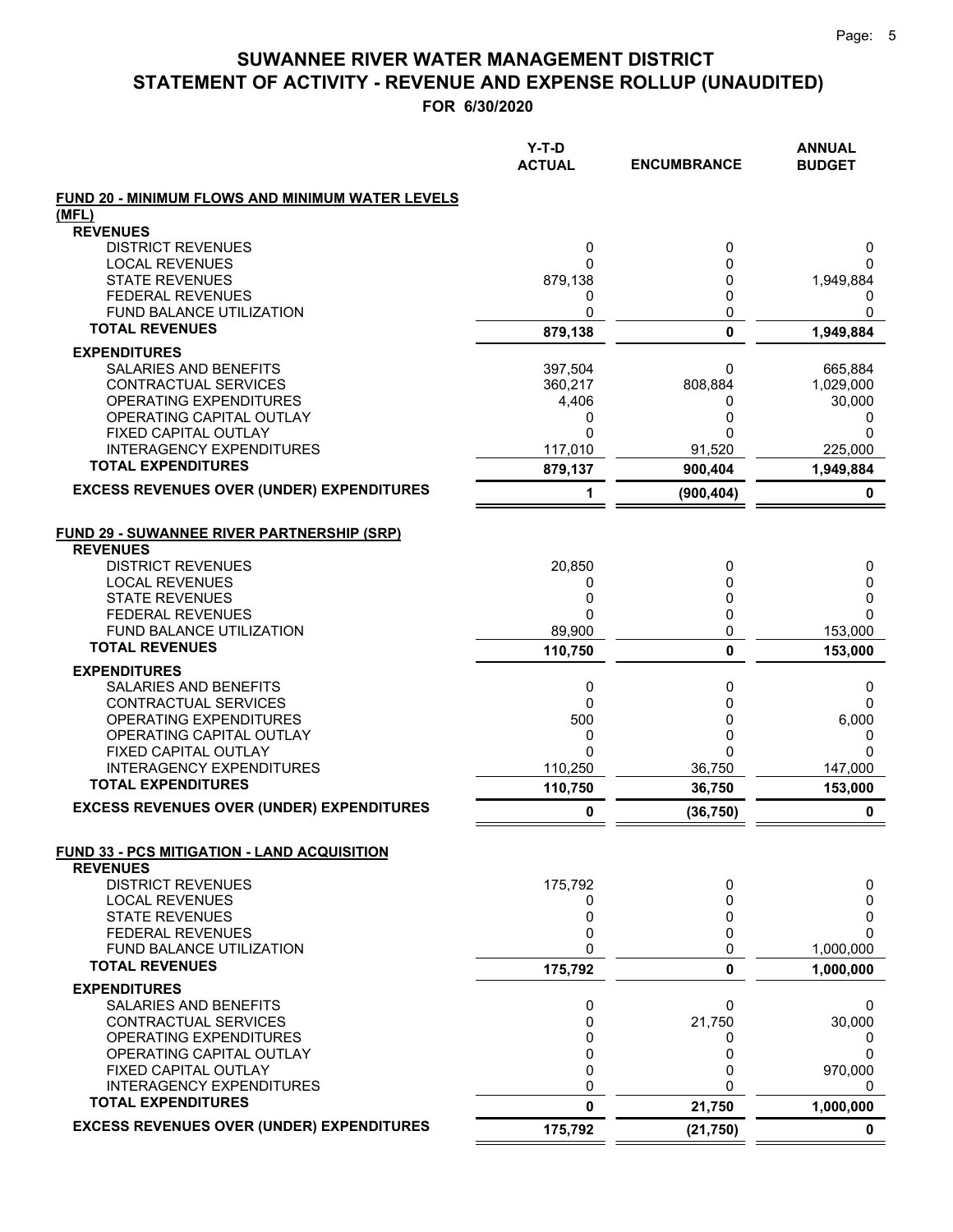|                                                       | Y-T-D<br><b>ACTUAL</b> | <b>ENCUMBRANCE</b> | <b>ANNUAL</b><br><b>BUDGET</b> |
|-------------------------------------------------------|------------------------|--------------------|--------------------------------|
| <b>FUND 51 - DISTRICT AG COST-SHARE</b>               |                        |                    |                                |
| <b>REVENUES</b>                                       |                        |                    |                                |
| <b>DISTRICT REVENUES</b><br><b>LOCAL REVENUES</b>     | 0<br>0                 | 0<br>0             | 0<br>0                         |
| <b>STATE REVENUES</b>                                 | 0                      | 0                  | 0                              |
| <b>FEDERAL REVENUES</b>                               | 0                      | 0                  | 0                              |
| <b>FUND BALANCE UTILIZATION</b>                       | 541,295                | 0                  | 2,020,000                      |
| <b>TOTAL REVENUES</b>                                 | 541,295                | $\bf{0}$           | 2,020,000                      |
| <b>EXPENDITURES</b>                                   |                        |                    |                                |
| SALARIES AND BENEFITS                                 | 0                      | 0                  | 0                              |
| CONTRACTUAL SERVICES<br><b>OPERATING EXPENDITURES</b> | 541,295<br>0           | 1,347,361<br>0     | 2,000,000<br>0                 |
| OPERATING CAPITAL OUTLAY                              | 0                      | 0                  | 0                              |
| FIXED CAPITAL OUTLAY                                  | 0                      | 0                  | 0                              |
| <b>INTERAGENCY EXPENDITURES</b>                       | 0                      | 0                  | 20,000                         |
| <b>TOTAL EXPENDITURES</b>                             | 541,295                | 1,347,361          | 2,020,000                      |
| <b>EXCESS REVENUES OVER (UNDER) EXPENDITURES</b>      | 0                      | (1, 347, 361)      | 0                              |
| <b>FUND 52 - REGIONAL WATER RESOURCE PROJECTS</b>     |                        |                    |                                |
| <b>REVENUES</b>                                       |                        |                    |                                |
| <b>DISTRICT REVENUES</b>                              | 0                      | 0                  | 0                              |
| <b>LOCAL REVENUES</b><br><b>STATE REVENUES</b>        | 0<br>0                 | 0<br>0             | 0<br>0                         |
| <b>FEDERAL REVENUES</b>                               | 0                      | 0                  | 0                              |
| FUND BALANCE UTILIZATION                              | 390,653                | 0                  | 1,680,000                      |
| <b>TOTAL REVENUES</b>                                 | 390,653                | $\mathbf 0$        | 1,680,000                      |
| <b>EXPENDITURES</b>                                   |                        |                    |                                |
| SALARIES AND BENEFITS<br>CONTRACTUAL SERVICES         | 0<br>90,653            | 0<br>0             | 0                              |
| OPERATING EXPENDITURES                                | 0                      | 0                  | 450,000<br>0                   |
| OPERATING CAPITAL OUTLAY                              | 0                      | 0                  | 0                              |
| FIXED CAPITAL OUTLAY                                  | 0                      | 0                  | 0                              |
| <b>INTERAGENCY EXPENDITURES</b>                       | 300,000                | 100,000            | 1,230,000                      |
| <b>TOTAL EXPENDITURES</b>                             | 390,653                | 100,000            | 1,680,000                      |
| <b>EXCESS REVENUES OVER (UNDER) EXPENDITURES</b>      | 0                      | (100, 000)         | 0                              |
| FUND 53 - DISTRICT RIVER COST-SHARE                   |                        |                    |                                |
| <b>REVENUES</b>                                       |                        |                    |                                |
| <b>DISTRICT REVENUES</b><br><b>LOCAL REVENUES</b>     | 0                      | 0<br>0             | 0                              |
| <b>STATE REVENUES</b>                                 | 0<br>0                 | 0                  | 0<br>0                         |
| <b>FEDERAL REVENUES</b>                               | 0                      | 0                  | 0                              |
| FUND BALANCE UTILIZATION                              | 212,703                | 0                  | 2,258,069                      |
| <b>TOTAL REVENUES</b>                                 | 212,703                | 0                  | 2,258,069                      |
| <b>EXPENDITURES</b>                                   |                        |                    |                                |
| SALARIES AND BENEFITS                                 | 0                      | 0                  | 0                              |
| <b>CONTRACTUAL SERVICES</b><br>OPERATING EXPENDITURES | 0<br>0                 | 0<br>0             | 0<br>0                         |
| OPERATING CAPITAL OUTLAY                              | 0                      | 0                  | 0                              |
| FIXED CAPITAL OUTLAY                                  | 0                      | ი                  | 0                              |
| <b>INTERAGENCY EXPENDITURES</b>                       | 212,703                | 1,304,387          | 2,258,069                      |
| <b>TOTAL EXPENDITURES</b>                             | 212,703                | 1,304,387          | 2,258,069                      |
| <b>EXCESS REVENUES OVER (UNDER) EXPENDITURES</b>      | 0                      | (1, 304, 387)      | 0                              |